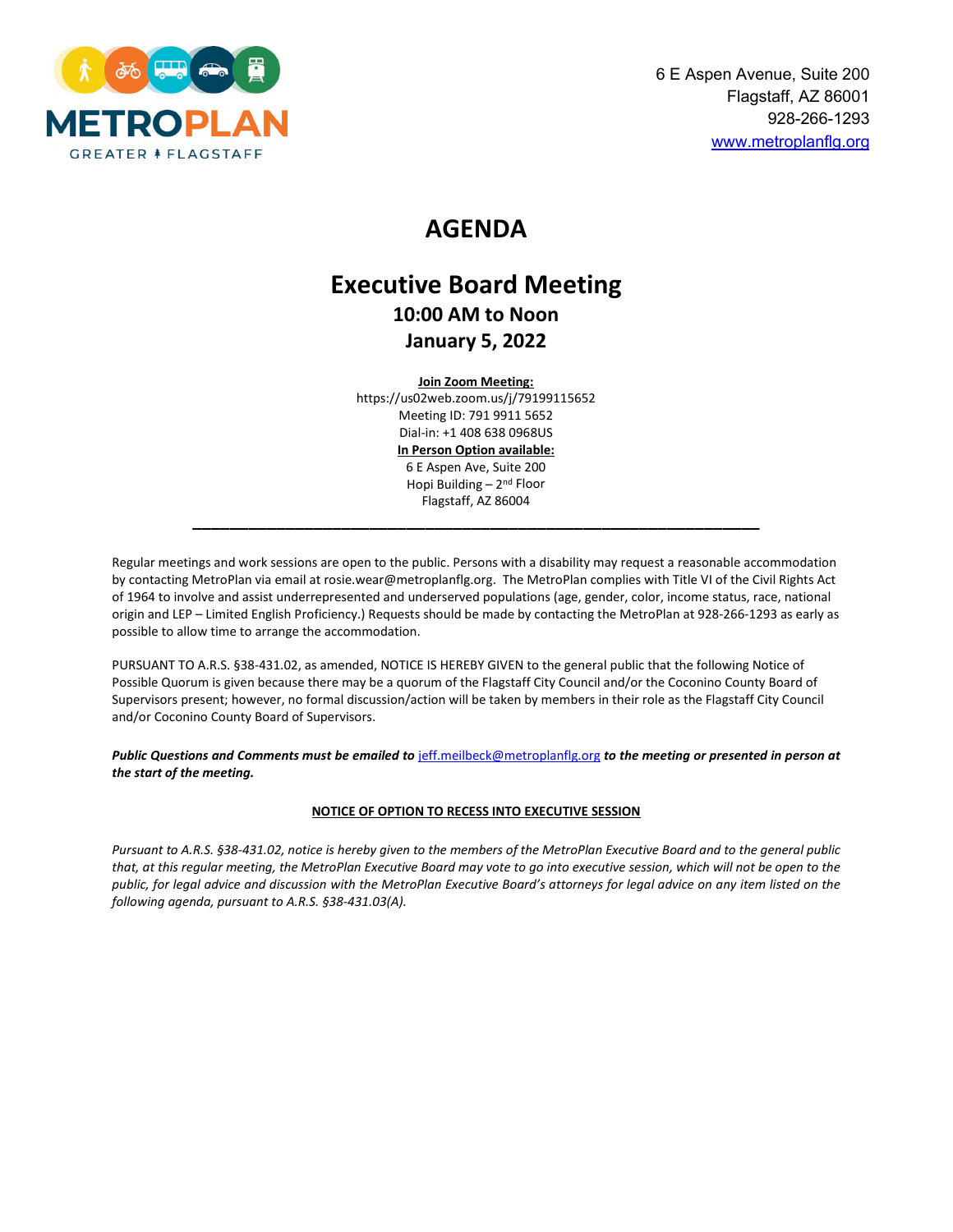

# **EXECUTIVE BOARD MEMBERS**

- $\boxtimes$  Jim McCarthy, Flagstaff City Council, Chair
- $\boxtimes$  Jeronimo Vasquez, Coconino County Board of Supervisors, Vice-Chair
- $\boxtimes$  Patrice Horstman, Coconino County Board of Supervisors arrived at 10:30 am
- ☒ Austin Aslan, Flagstaff City Council
- ☐ VACANT, Mountain Line Board of Directors
- $\boxtimes$  Regina Salas, Flagstaff City Council excused at 10:18 am
- $\boxtimes$  Jesse Thompson, Arizona State Transportation Board Member
- ☒ Judy Begay, Coconino County Board of Supervisors (*alternate*) arrived at approximately 10:10 am
- ☐ Becky Daggett, Flagstaff City Council (*alternate*)

#### **METROPLAN STAFF**

- ☒Jeff "Miles" Meilbeck, Executive Director
- ☒David Wessel, Manager
- ☐Rosie Wear, Business Manager
- $\boxtimes$  Mandia Gonzales, Transportation Planner

OTHERS IN ATTENDANCE: Jason James (Arizona Department of Transportation), Ed Stillings (Federal Highway Administration), Cheryl Barlow (Board of Supervisors Director - District 4) – joined at 10:10 am

#### /X **PRELIMINARY GENERAL BUSINESS**

# A. **CALL TO ORDER**

Chair McCarthy called the meeting to order at 10:01 am

# B. **ROLL CALL -** See above

# C. **PUBLIC COMMENT –** None

*(At this time, any member of the public may address the Board on any subject within their jurisdiction that is not scheduled before the Board on that day. Due to Open Meeting Laws, the Board cannot discuss or act on items presented during this portion of the agenda. To address the Board on an item that is on the agenda, please wait for the Chair to call for Public Comment at the time the item is heard.)*

# D. **APPROVAL OF MINUTES**

Minutes of Regular Meeting: December 1, 2021

Motion: Board member Regina Salas made a motion to approve the December 20,

2021, Regular Meeting Minutes Chair Jim McCarthy seconded the motion. Voted 5-0 to approve.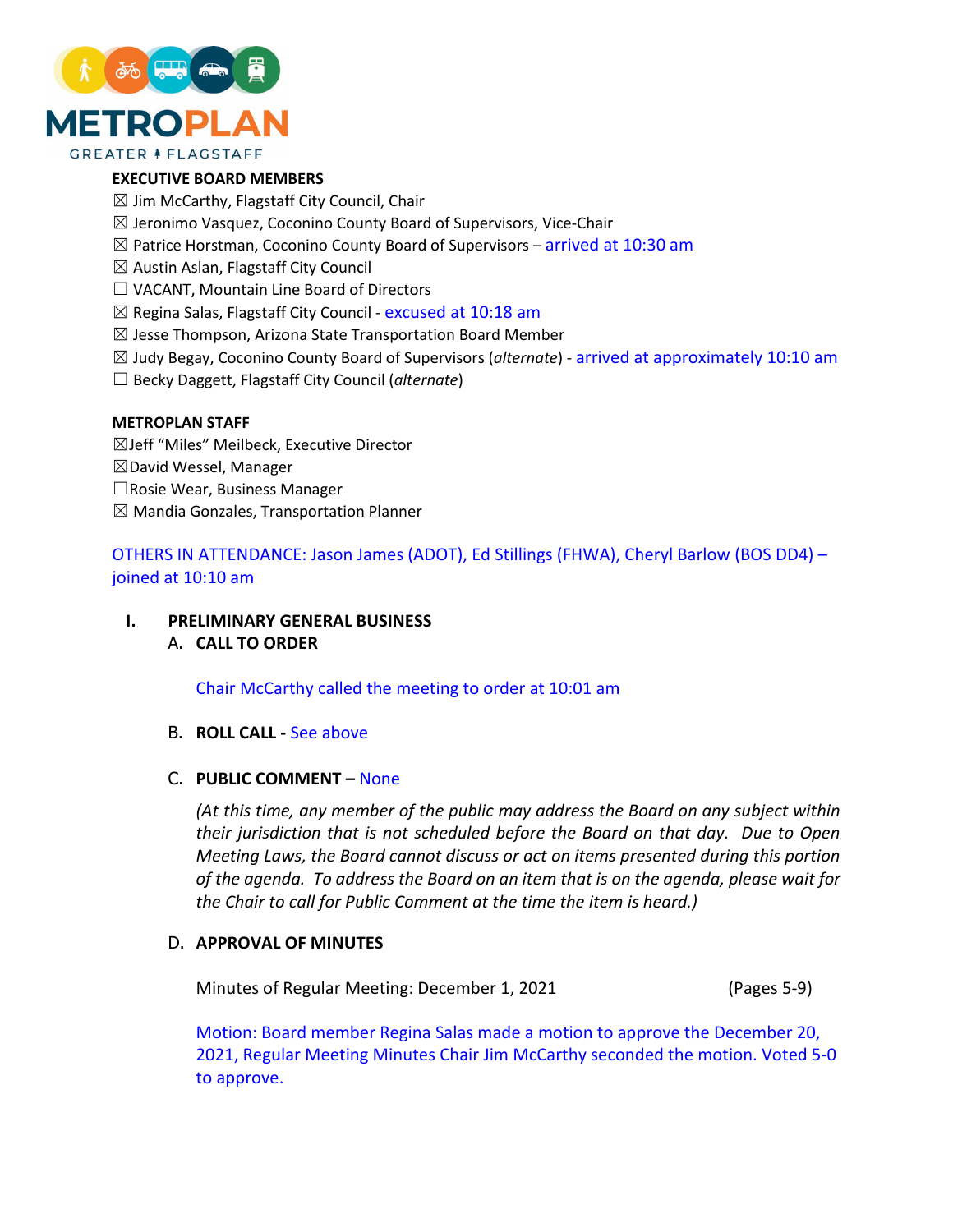

# **II. CONSENT AGENDA**

*(Items on the consent agenda are routine in nature and/or have already been budgeted or discussed by the Executive Board.)*

There were no items on the consent agenda.

#### **III. GENERAL BUSINESS**

#### A. **Federal and State Funding Update**

MetroPlan Staff: Jeff "Miles" Meilbeck

Recommendation: This item is for discussion only.

Executive Director Jeff "Miles" Meilbeck presented a PowerPoint presentation on the Federal and State Funding update. No action was taken.

# B. **Regional Transportation Plan (RTP) update**

MetroPlan Staff: David Wessel

Recommendation: This item is for information only and no recommendation is being made.

Dave Wessel presented a PowerPoint presentation and update on the RTP. Mandia Gonzales presented a draft of the Stride Forward (RTP) website. No action was taken. Jeff "Miles" Meilbeck presented on the City of Flagstaff (Sustainability) mini-grant and how it relates to the RTP efforts. No action was taken.

#### C. **Downtown Mile Update**

MetroPlan Staff: Jeff "Miles" Meilbeck

Recommendation: Staff recommends that the Boards authorize the Executive Director to amend the FY 22 Budget to move \$310,000 into the Downtown Mile project from other MetroPlan projects.